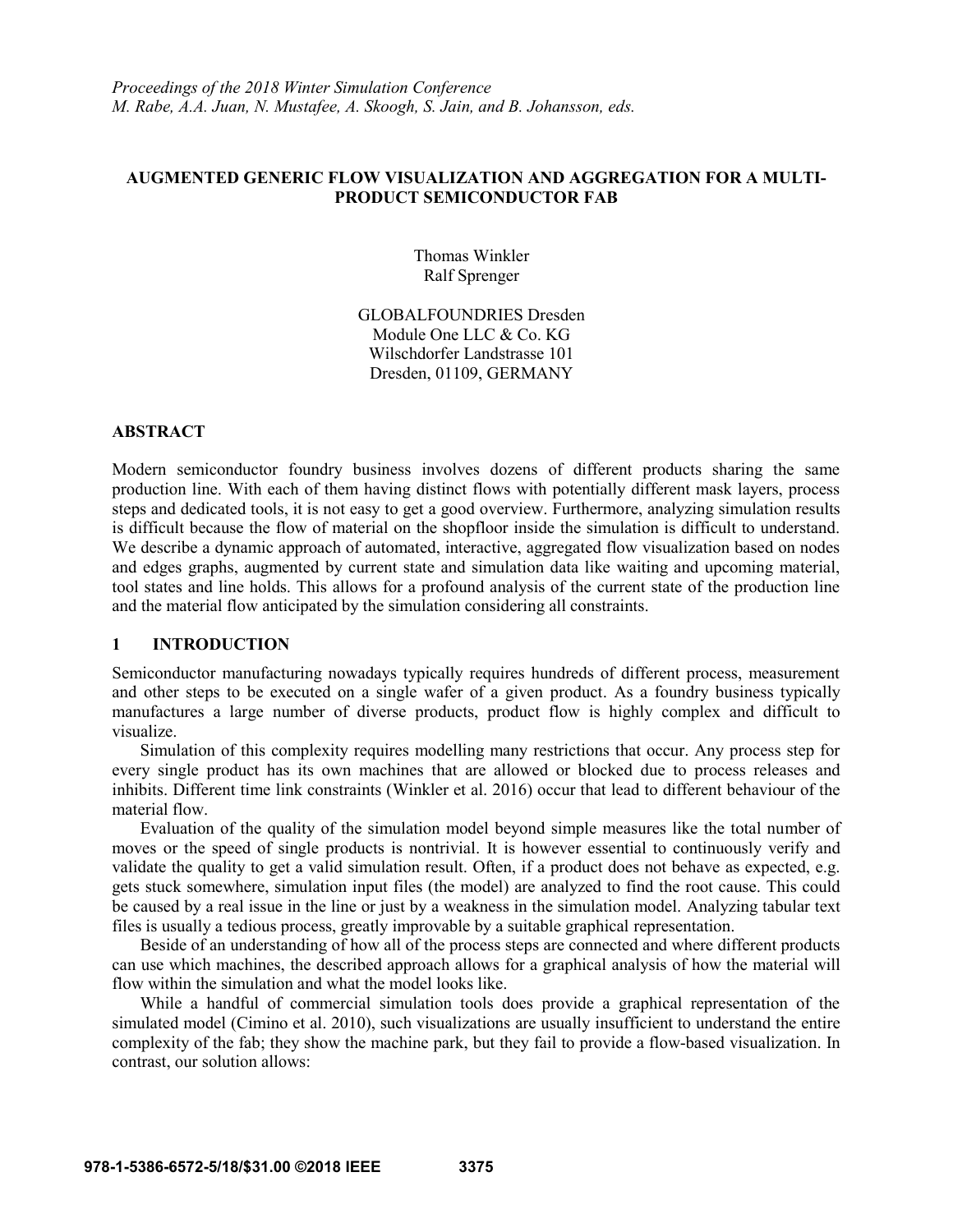- The visualization and comparison of flows and the deep connections between machine groups, process steps and layers.
- A profound analysis of the current fab state including where material is standing, current tool states, restrictions, dedications, inhibits, lineholds and time link constraints.
- An assessment of how the WIP will flow using a discrete-event simulation upcoming WIP forecast.

In comparison, most works (Chen et al. 2008, Niedermayer and Rose 2003) analyze only either the overall line or a single point of interest (e.g. a single cluster tool) but do not provide such a comprehensive graphical insight with interactive drill-down into the details of the model.

In Section 2 we will show in detail how we utilize graphs to visualize the flow along process steps. Section 3 describes the interactive augmentation of the graph by relevant and useful context details. In Section 4 we will discuss the architecture, performance and scalability of our solution. Finally, in Section 5 we sum up and elaborate on potential future use cases and improvements. We did an extensive search for related literature but to our knowledge nothing similar has been published.

# **2 VISUALIZATION OF PRODUCTION FLOWS**

This section describes the requirements to the graph visualization and the different types of node aggregation that are used.

# **2.1 Graph-based visualization**

Production flows in semiconductor fabs describe the sequence of steps for a wafer to become a functioning product. Typically, flows are broken up into several consecutive mask layers according to the actual subsequent stack-up of the structures on the wafer. Each layer then consists of dozens of process, measurement and other operations which have to be followed along in order to create and verify the actual structures and assist the wafer handling during production.

In order to effectively visualize such flows, we have chosen a graph-based representation with complexity folding, where a node represents operation(s) or a layer and the edges represent the flow from one to the other. This approach offers several advantages:

- A graph is a versatile and universal modelling and visualization tool. Many users are already familiar with this concept and there is a lot of existing knowledge we can refer to.
- An existing generic graph rendering framework can be used, where we enter only the nodes and edges and the actual visualization work will be performed for us. There are numerous solutions on the market, ranging from free open-source software to more expensive commercial libraries on different platforms and programming languages.
- Some graph rendering frameworks offer built-in automatic graph layouting. Good layouting of complex graphs is not at all trivial to implement. For example, the layout algorithm of our choice consists of more than 5,000 lines of code, where similar algorithms are described in theses each of several dozens of pages in length, e.g. Tušla (2017), Reynolds (1997). By finding a suitable framework, we can save the enormous efforts and concentrate on our actual problem.
- Nodes in a graph can easily be hierarchical, i.e. there may be a sub-graph inside each node, making it expandable and foldable. This is perfectly suitable for complexity folding, e.g. by collapsing entire layers into single nodes until the user shows interest about them.

We will present the selected graph rendering framework and the supplementary architecture in detail in Section 4. For the rest of this Section, we will focus on the logical representation of such graphs from a user's point of view.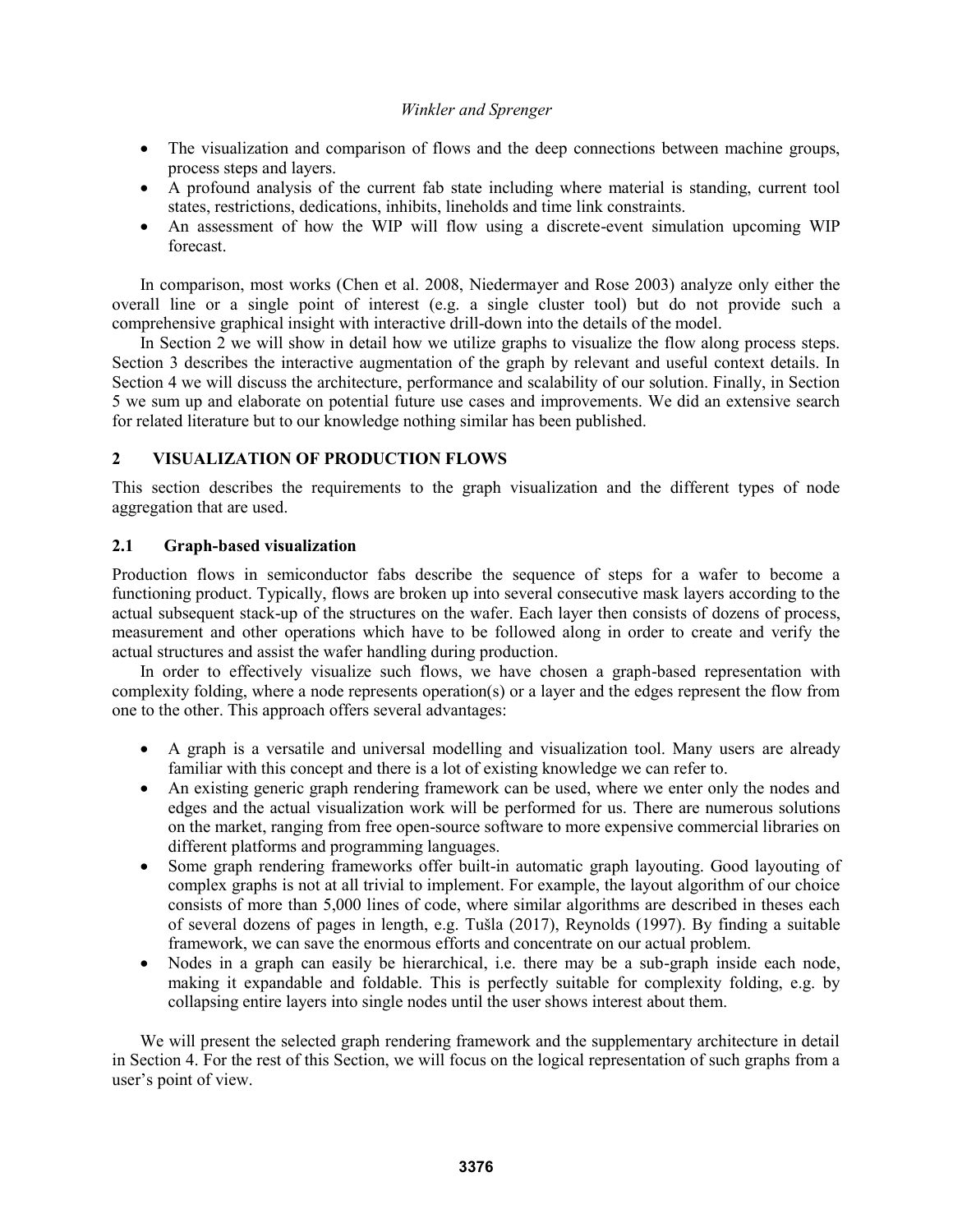## **2.2 Node Aggregation**

By default, each graph node represents an entire layer. This generates a compact overview of the investigated flows (Figure 1, topmost graph). By selecting layers, the process operations in these layers are shown as individual nodes instead of the aggregated layer node (Figure 1, center graph). Consecutive measurement and/or other operations are foldable to single nodes ("non-process operation chains") in order to reduce complexity, or may be shown in full detail instead (Figure 1, bottommost graph).



Figure 1: Simple graph with complexity unfolding.

To reduce the number of nodes and focus on tool groups instead of individual operations, the aggregation may be switched to show one node per machine group. This is especially useful for observing bottlenecks in the context of their predecessors and successors. However, because of the re-entrant nature of semiconductor manufacturing, machine groups usually appear several times along processing flows. Thus, having only one node per machine group often leads to edges going backwards, seemingly against the flow. Depending on the analysis, this may or may not be desired. Therefore, we also implemented the possibility to avoid loops by automatically splitting entities to multiple nodes where necessary (Figure 2).



Figure 2: Graph aggregated by machine group with optional loop avoidance.

Aggregating by generic operation descriptions instead of full operation names is an approach that also can be used to graphically inspect differences in flows. By utilizing the automatic graph layouting of the graph rendering framework, this automatically delivers a common sort order for operations and/or operations of multiple, unequal flows.

# **3 ANALYTICS**

We start by describing how we extended the graph with additional information and how the user is interacting with the graphs. Furthermore, we built in a history so that the user is also able to analyze situations in the past. Finally, analytic use cases are described.

# **3.1 Augmented Nodes and Edges**

While a generic graphical representation of arbitrary combinations and sections of production flows is already valuable by itself, in addition to that, we augmented the nodes and edges of the graph by useful associated information.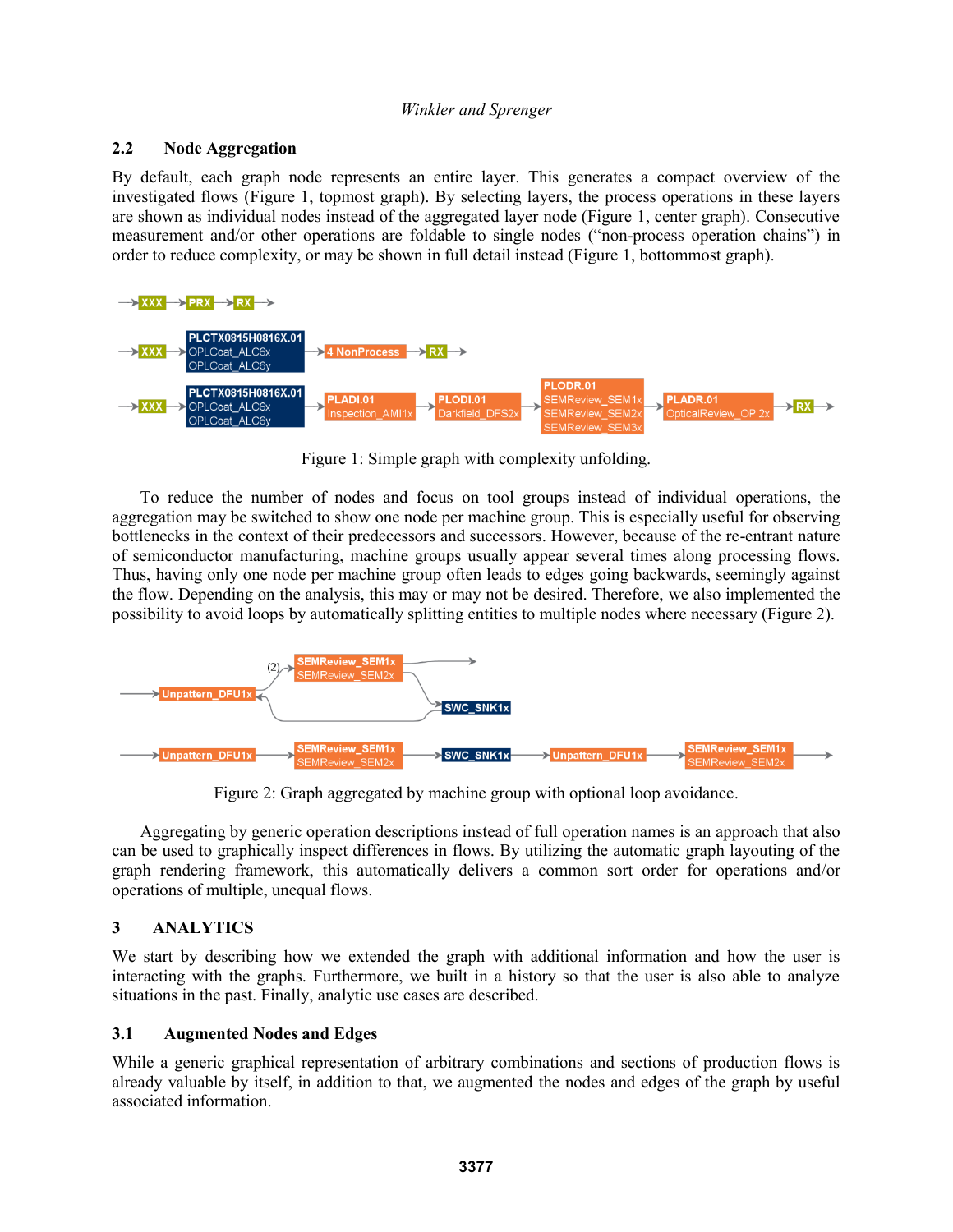It is most important for a semiconductor manufacturing foundry to have timely, accurate and contextual information about the following measures which are all contained in the node visualization shown in Figure 3:



Figure 3: Augmented graph node.

- WIP (number of wafers) waiting or being processed at the given operations, layers or tool groups (green, "here: 47").
- If aggregating by tool sets: WIP waiting or being processed at different operations in the selected flows, as this will share the same tool capacity with the currently inspected operations' WIP (cyan, "flows: 124").
- WIP waiting or being processed in flows not currently selected. While we want to focus mainly on the user's selection, it is still highly useful to have this contextual information as this WIP will share the same tool capacity with the currently inspected operations' WIP (violet, "other: 434").
- Upcoming WIP (number of wafers per time frame, e.g. wafers/h). For accurate forecasting of these numbers, we use the results of a discrete-event fab simulation. The number can be shown on the edges. The sum of the incoming edges is also shown in the yellow/ochre segment in the upper left of the node. In addition, the thickness of the drawn edge is adjusted by the amount of upcoming WIP, i.e. edges where a high amount of upcoming WIP is predicted will be drawn thicker than edges carrying low or no upcoming WIP ("98", "20").
- Tool states (productive, standby, engineering, scheduled/unscheduled down, non-scheduled). We chose to display those graphically in the form of stacked bars where the node's width denotes 100% of the time (when looking at the last hour) or 100% of the tools (when looking at the current state). This quickly gives an overview about the number of tools currently available / having been available on average during the last hour (or any other configurable time frame) (stacked bars: "%", "T").
- Line holds, i.e. operations where material is currently held for yield reasons (e.g. because a measurement result must be awaited) or for WIP flow control reasons (e.g. because some material is moving too fast / other material too slow). We mark such operations with a yellow-to-red gradient exclamation mark which immediately attracts the user's attention ("!").

# **3.2 Graph interactivity and tabular details**

In addition to the information shown directly in the nodes and on the edges, hovering over any element will show a tooltip with a description and additional insights (Figure 4). Furthermore, it is possible to get detailed data by clicking on the displayed values. For example, clicking on a WIP indicator will show a list of the individual lots leading to that number, while clicking on a line hold emblem immediately yields the list of associated line holds with introduction date, type and reason description, whereas clicking on an edge with upcoming WIP will show the split of products and customers. A click on the 'S' button on the upper left of a node displays a list of steps aggregated by this node (similar to the lot list at the bottom of Figure 4), declaring also the quantitative split of WIP and upcoming WIP between operations, products and customers.

The lot list presents basic lot information such as lot type, product, customer, carrier, flow, current operation, wafer quantity, priority, global rank, initial and current committed fab out date, current location, current operation waiting duration and due date, whether the lot is processing, waiting, blocked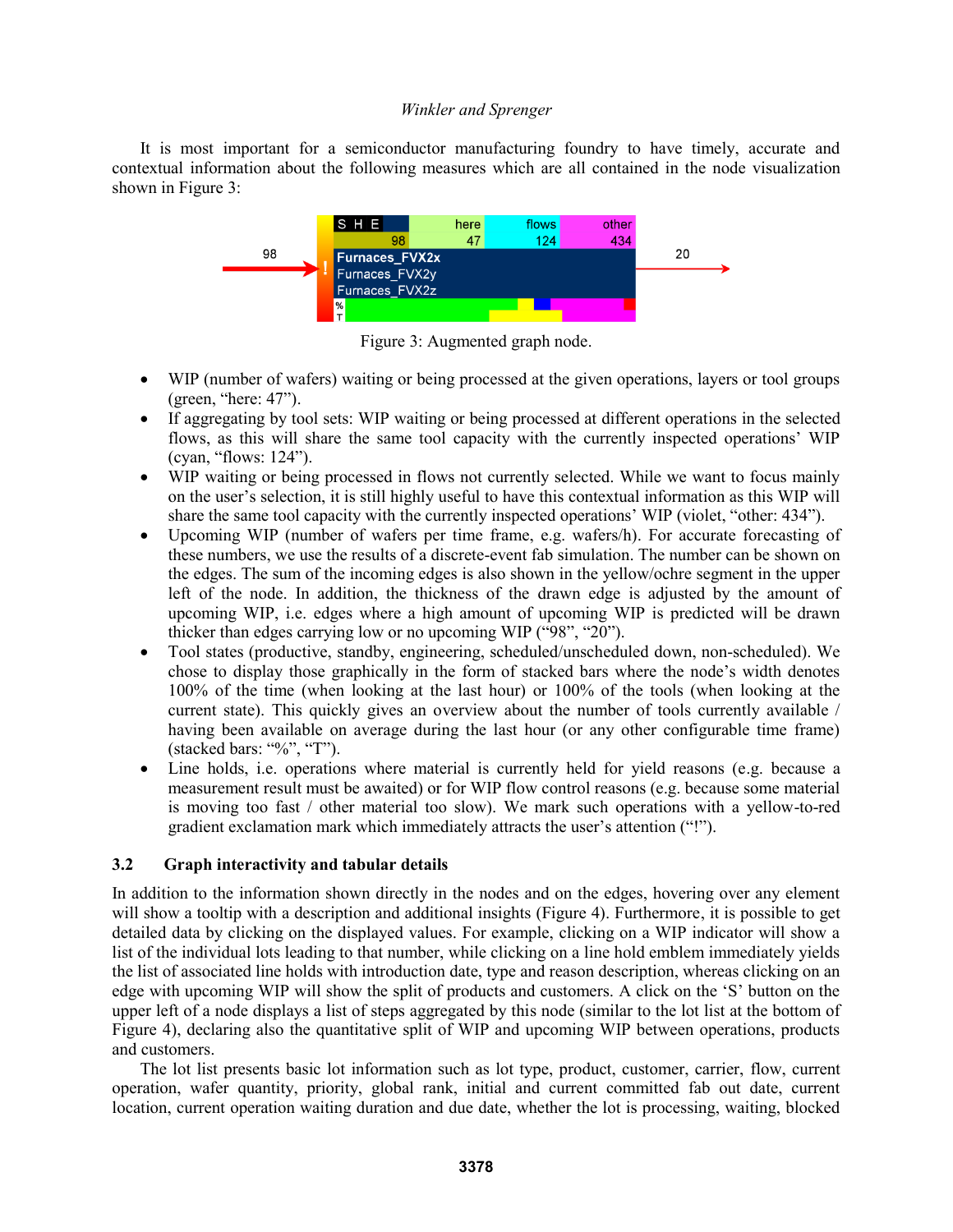or on hold and if so the hold reason. For lots currently in a time link area, the enter timestamp and how much time is left until the control limit will expire is also shown. For immediate attention, a few important columns like the priority, the global rank and the remaining time to control limit are highlighted with colors. By selecting a lot in the lot list, the corresponding edges will turn into a green tint in order to visually guide the path of the lot (Figure 4).



Figure 4: Entire user interface (sidebar, top panel, graph, lot list, tool tip).

Some lot details are specific to the tool the lot would run on. By default, these details are aggregated so that only one row per lot has to be shown. If necessary, the user can 'unfold' the aggregated rows into individual ones, one for each lot-tool combination (Figure 5). For example, some tools may be located in a different fab building, requiring an inter-fab transport for processing the lot there. As this leads to additional cycle time and an inter-fab bridge has limited capacity, these tools are usually only chosen for a good reason, e.g. if all other tools are inhibited. For further investigation these tables are exportable into arbitrary spreadsheet software in csv or xls format.

# **3.3 Data Historization**

As the situation (high/low WIP, tool downs, etc.) of the fab is highly dynamic, it is often desirable to have a reporting reaching back into the past. We therefore enriched the system with a time slider (Figure 6, above the graph) to select an arbitrary snapshot recorded during the last few days for visualization.

In order to easily find the most interesting snapshots in the past, the WIP of any node can be viewed over time in a line chart (Figure 6, below the graph). Usually, as problems appear in the line, WIP piles up, leading to an easily spottable spike in the chart. This snapshot can then be specifically navigated to for further investigation using the time slider. Picking a past snapshot via the time slider will also show the upcoming WIP forecast of the simulation run related to the selected snapshot (Figure 7).

While we chose to execute and archive one snapshot per hour, this could be easily adapted to a tighter or looser schedule, or even an event-based schedule (e.g. on tool down). The system is flexible enough to allow arbitrary non-equidistant snapshot dates, for example it could be reconfigured to have a tight schedule for the last week and a loose schedule for another three weeks.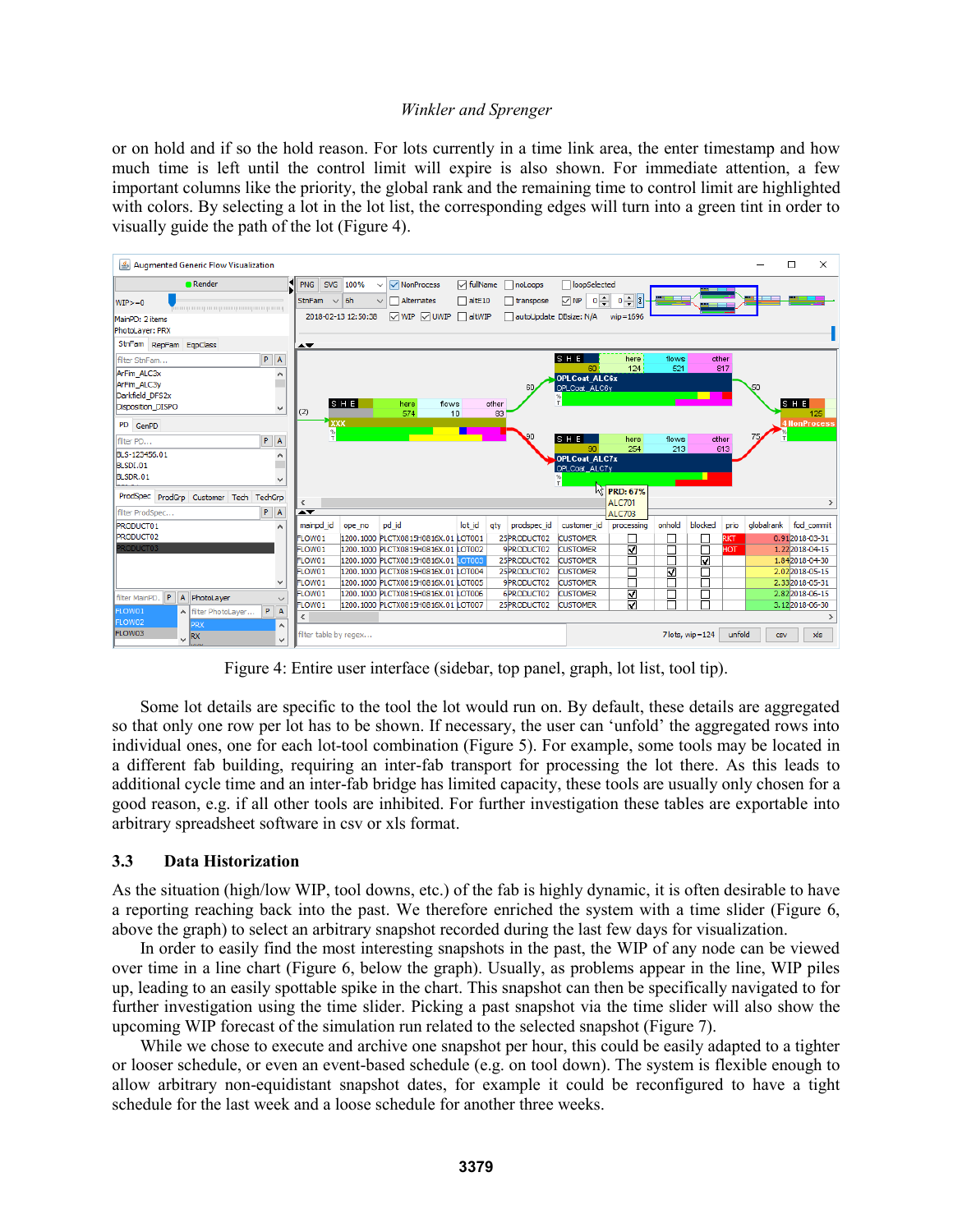| lot id                | aty | pd id                       | eqp_id                                           | is inhibit     | is dispatchable         | is other fab            | is auto        | is_toolwish               | mrecipe id                                    |
|-----------------------|-----|-----------------------------|--------------------------------------------------|----------------|-------------------------|-------------------------|----------------|---------------------------|-----------------------------------------------|
| LOT001                |     |                             | 25PLCTX0815H0816X.01 ALC601;ALC602;ALC604;ALC605 | ▣              | ▣                       | ▣                       | $\blacksquare$ | ▣                         | L-ALC-PLCTX0815H0816-X;L-ALC-PLCTX0815H0816-Y |
| <b>LOT002</b>         |     |                             | 9PLCTX0817H0818X.01 ALC601;ALC602;ALC603         | Π              | $\overline{\mathbf{v}}$ |                         | $\blacksquare$ | ⊽                         | L-ALC-PLCTX0817H0818-X                        |
| LOT003                |     |                             | 25PLCTX0815H0816X.01 ALC601;ALC602;ALC604;ALC605 | $\blacksquare$ | $\blacksquare$          | $\blacksquare$          | П              | $\overline{\blacksquare}$ | L-ALC-PLCTX0815H0816-X;L-ALC-PLCTX0815H0816-Y |
| ∢<br>⋗                |     |                             |                                                  |                |                         |                         |                |                           |                                               |
| filter table by regex |     |                             |                                                  |                |                         |                         |                |                           | unfold<br>xls<br>3 lots, wip=59<br><b>CSV</b> |
|                       |     |                             |                                                  |                |                         |                         |                |                           |                                               |
| lot id                | aty | pd_id                       | eqp_id                                           | is inhibit     | is dispatchable         | is other fab            | is auto        | is toolwish               | mrecipe id                                    |
| LOT001                |     | 25PLCTX0815H0816X.01 ALC601 |                                                  |                | ☑                       |                         | ☑              | ☑                         | L-ALC-PLCTX0815H0816-X                        |
| <b>LOT001</b>         |     | 25PLCTX0815H0816X.01 ALC602 |                                                  | Ξ              | ⊽                       | Ξ                       |                | ☑                         | L-ALC-PLCTX0815H0816-X                        |
| <b>LOT001</b>         |     | 25PLCTX0815H0816X.01 ALC604 |                                                  | V              |                         | ☑                       |                | Г                         | -ALC-PLCTX0815H0816-Y                         |
| LOT001                |     | 25PLCTX0815H0816X.01 ALC605 |                                                  | Ξ              |                         | ☑                       |                | □                         | L-ALC-PLCTX0815H0816-Y                        |
| <b>LOT002</b>         |     | 9PLCTX0817H0818X.01 ALC601  |                                                  | T.             | $\overline{\mathbf{y}}$ | ٦                       | जि             | $\overline{\mathbf{v}}$   | L-ALC-PLCTX0817H0818-X                        |
| <b>LOT002</b>         |     | 9PLCTX0817H0818X.01 ALC602  |                                                  | Ξ              | ☑                       | ⊐                       |                | ☑                         | L-ALC-PLCTX0817H0818-X                        |
| <b>LOT002</b>         |     | 9PLCTX0817H0818X.01 ALC603  |                                                  | D              | $\overline{\mathbf{v}}$ | ٦                       | ⊽              | ⊽                         | -ALC-PLCTX0817H0818-X                         |
| <b>LOT003</b>         |     | 25PLCTX0815H0816X.01 ALC601 |                                                  | a,             | Г                       | $\overline{\mathbf{v}}$ |                | Г                         | L-ALC-PLCTX0815H0816-X                        |
| <b>LOT003</b>         |     | 25PLCTX0815H0816X.01 ALC602 |                                                  | Ξ              |                         | ⊽                       |                |                           | L-ALC-PLCTX0815H0816-X                        |
| LOT003                |     | 25PLCTX0815H0816X.01 ALC604 |                                                  | Ω              |                         | ┑                       |                | ⊡                         | L-ALC-PLCTX0815H0816-Y                        |
| LOT003                |     | 25PLCTX0815H0816X.01 ALC605 |                                                  | ┑              | ☑                       | Г                       | ⊽              | ☑                         | L-ALC-PLCTX0815H0816-Y                        |
| $\,$                  |     |                             |                                                  |                |                         |                         |                |                           |                                               |
| filter table by regex |     |                             |                                                  |                |                         |                         |                |                           | fold<br>xls<br>3 lots, wip=59<br><b>CSV</b>   |

Figure 5: Folded and unfolded version of lot list.

## **3.4 Use Cases**

From a machine group point of view, the augmentations previously described allow the following questions to be answered:

- Does the machine group have a suitable amount of WIP waiting/processing? What share of the total machine group's WIP is related to the currently observed flow / operation? This is especially useful for bottlenecks, where a lack of WIP and running tools empty represents a capacity loss and too much WIP might lead to higher Cycle Time.
- How much WIP is expected to be arriving at this machine group and where is it coming from? Is the upcoming WIP hindered by some line hold at a predecessor operation?
- What are the details of the material currently standing in front of a machine group, including dispatch ranking and dedications?
- Into which chains (to which machine groups) will material be fed based on the current dedication setup and tool situation?
- Is the productivity of the tools sufficient (enough productivity/standby time)? Are there enough tools assigned / released?

Also, because of the complexity folding, it is easy to get an overview of how much material is in which layer. The user can then drill down to operation level for desired layers (e.g. where there is a lot of WIP).

Finally, the approach is valuable for visually comparing flows or flow sections against each other. An example of this feature has already been shown in Figure 4, where one operation requires different machine groups for the individual flows, whereas the rest of the flows are similar. The graph will automatically be combined where the flows are equal and split where they differ. This allows to comfortably compare flows on layer or process step level.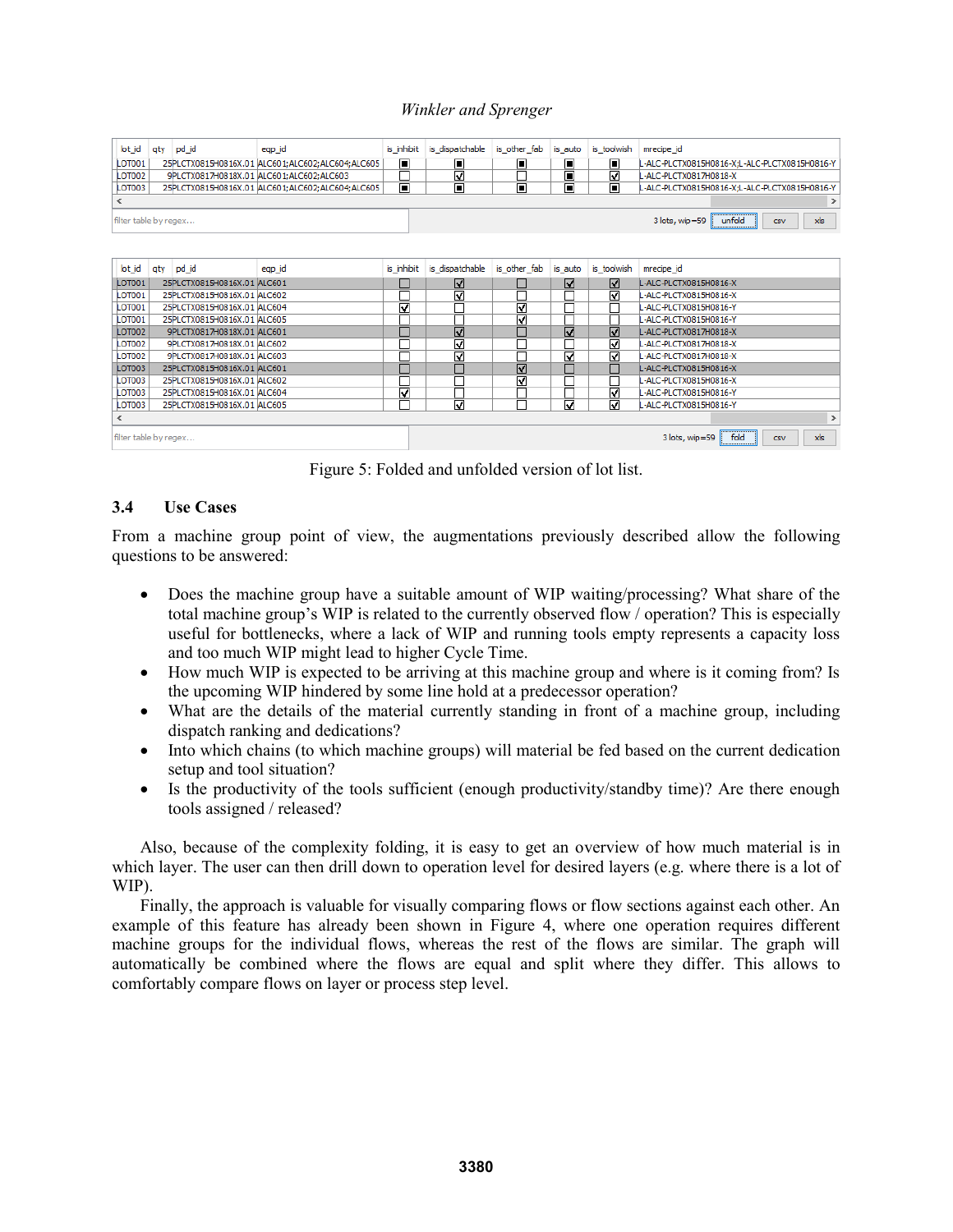

Figure 6: WIP history chart with highest peak selected by time slider.



Figure 7: Integration of simulation into time slider for hourly upcoming WIP forecast.

# **4 SOFTWARE AND SYSTEM ARCHITECTURE**

We start by describing the architecture of the underlying software, its scalability and how it complies with the company's regulations. While the software was created as a customized in-house development specifically meeting the company's needs, its core and user interface are well-structured and highly modularized, allowing to be easily adapted for other data models or different use cases.

# **4.1 Architecture**

As described in Section 2, utilizing an existing powerful graph rendering framework avoids being detracted from the actual problem by having to implement such underlying functionality ourselves. Therefore, we researched and tested numerous frameworks and found JGraphX (Bagger and Heinz 2001; JGraph 2017) to work best for us. It is licensed under the permissive 3-clause BSD license and provides fully interactive and customizable graph rendering including a number of sophisticated automated graph layouting algorithms. For our purposes, we found the Hierarchical Layout to work best.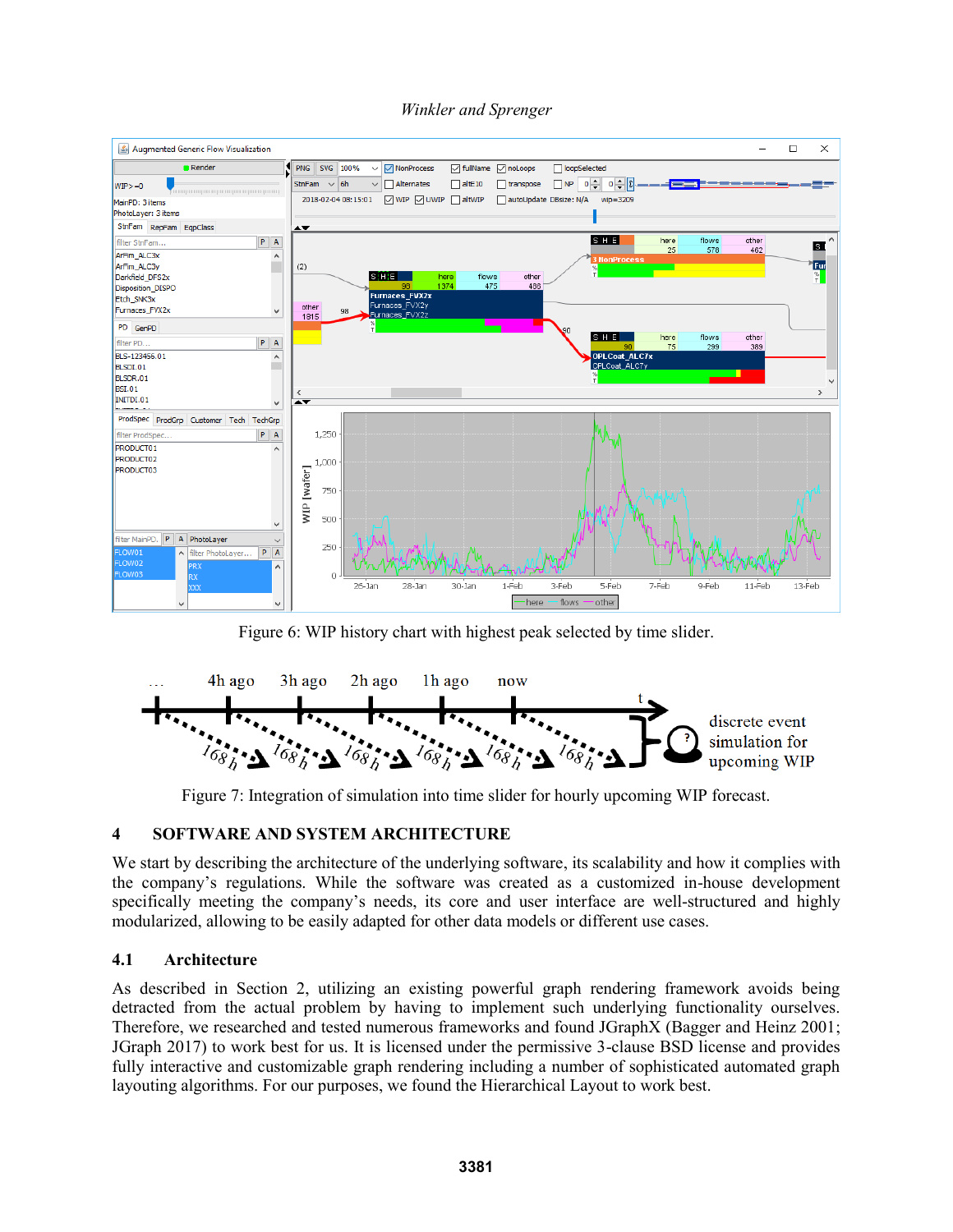As JGraphX is written in Java, a language which the authors are generally familiar with, it seemed logical to use it for implementing the application. Also, JGraphX integrates well into Java Swing, which was chosen as a portable, powerful, highly adaptable yet relatively simple to use User Interface Framework, allowing to freely integrate additional components like the line chart of JFreeChart shown in Figure 4. This makes the application very flexible for changes and adoption of additional use cases.

In order to be used on any computer without requiring an explicit installation, the application is embeddable into a web page as a Java Applet. We have chosen to deploy it on a dedicated JBoss (Fleury and Reverbel 2003) server, offering:

- Middleware: by choosing RESTEasy as a reliable communication framework, the applet can easily communicate with the JBoss server via secured HTTP. The server will respond only to known queries of known users (whitelist approach). Requests may be logged. Only the JBoss server has access to the database server. This greatly enhances security in comparison to direct database connections from clients.
- Stateless communication: Holding the session state in the client applet only, the server is stateless, responding directly to each query without having to consider a context. This makes the server simple and robust, i.e. there are potentially fewer possibilities to end up in an undefined state.
- Isolation: Even though our implementation has been thoroughly tested, there is still a risk of an unknown bug crashing the application. We generally expect it to be sufficient to reload the applet on the client side, as the state is held only therein. If, however, the server crashes for any unexpected reason, it could be rebooted without influencing further services. This could be automated by a watchdog.
- Database connection pooling: The JBoss server automatically reuses database connections in a smart way. It will open only a reasonable and controllable number of connections. For example, ten database connections may be sufficient for serving dozens of clients, as they do not query data permanently. If the JBoss server reaches the maximum number of allowed database connections and further queries arrive, it will queue them, serving them one after another instead of flooding the database server with too much load at once.

By choosing a three-tier architecture utilizing a clustered Oracle Database and multiple JBoss Servers with Load Balancing as well as doing the computationally most expensive rendering work on the client machines, we get a scalable and fail-safe system architecture potentially usable by hundreds of users at once (Figure 8).

Apart from the disadvantages mentioned above, using a stand-alone Java Client directly accessing the database would also be undesired by corporate policy. Large companies often have regulations regarding programming language, user security (e.g. requiring user single sign-on), fail-safe mechanisms, scalability and maintainability of the system and whether executables are allowed to be deployed on individual client computers. The described architecture fulfills all requirements of GLOBALFOUNDRIES. We had no significant failure of the system and required no considerable user support or maintenance effort since the first deployment five years ago. Currently, we have more than 200 trained users, with 10 to 30 distinct users using this software every day. Depending on where in the production line problems occur, these are different users on a daily basis.

The simulation is loosely coupled solely via a single text file listing the amount of upcoming WIP for each product, customer, flow, operation and time frame. This allows the simulation framework, methodology, level of detail as well as time horizon to be freely chosen. At the moment, we use a nondeterministic discrete event simulation with simplified dispatch rules for the next 168 hours, but this may be changed at any time.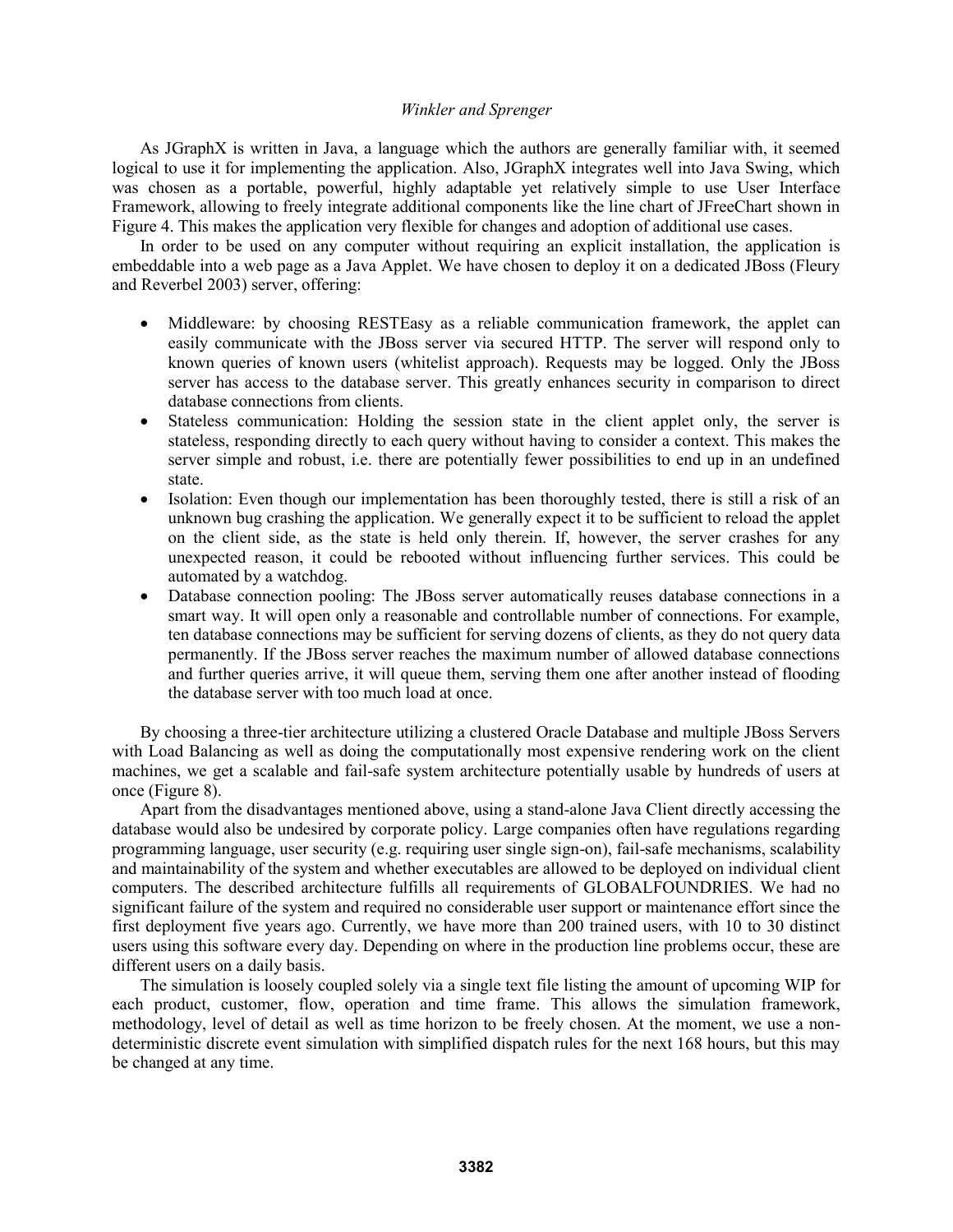# **4.2 Usability, speed and scalability**

The described architecture and used framework is able to draw flow charts that include all flows of a few hundred products at the same time if desired, as shown in Figure 9. Very complex charts like that take at maximum a few seconds to render. After the user has selected more specifically what he wants to see, the chart is regularly drawn within  $< 0.1$ s.

There are four kinds of data that are retrieved:

- All flow related data is loaded when the application (browser window) is opened.
- The latest snapshot with WIP levels, E10 states and lineholds is loaded afterwards. When switching to a different snapshot it takes around 5s to retrieve the new data from the database.
- Detailed WIP information is loaded from the database when a WIP bucket is clicked. This takes  $\leq$ 1s.
- WIP charts over time are loaded upon request and take ~5s. This takes so long as data loaded needs to be on process step detail level to be able to exactly consider the filter setting chosen by the user.



Figure 8: Scalable System Architecture.

Another advantage of the chosen architecture is that everything is rendered on the user's computer. This allows fast response to any user input on the one hand and on the other hand also scalability. If a single server needed to render all requested visualizations, the maximum amount of users would be limited severely. Utilizing the client computer allows fast responses while still being able to provide hourly snapshots of the last two weeks.

Finally, we hold a total of  $\sim$ 50GB of data in the database. Besides the current flow setup it contains hourly snapshots of all lots, lineholds, upcoming WIP expected by the simulation, etc. for a total horizon of two weeks. The described architecture is able to hold the data currently relevant for the user inside the Applet with a total of ~0.5GB memory consumption on the client side, whereas all other data is loaded upon request.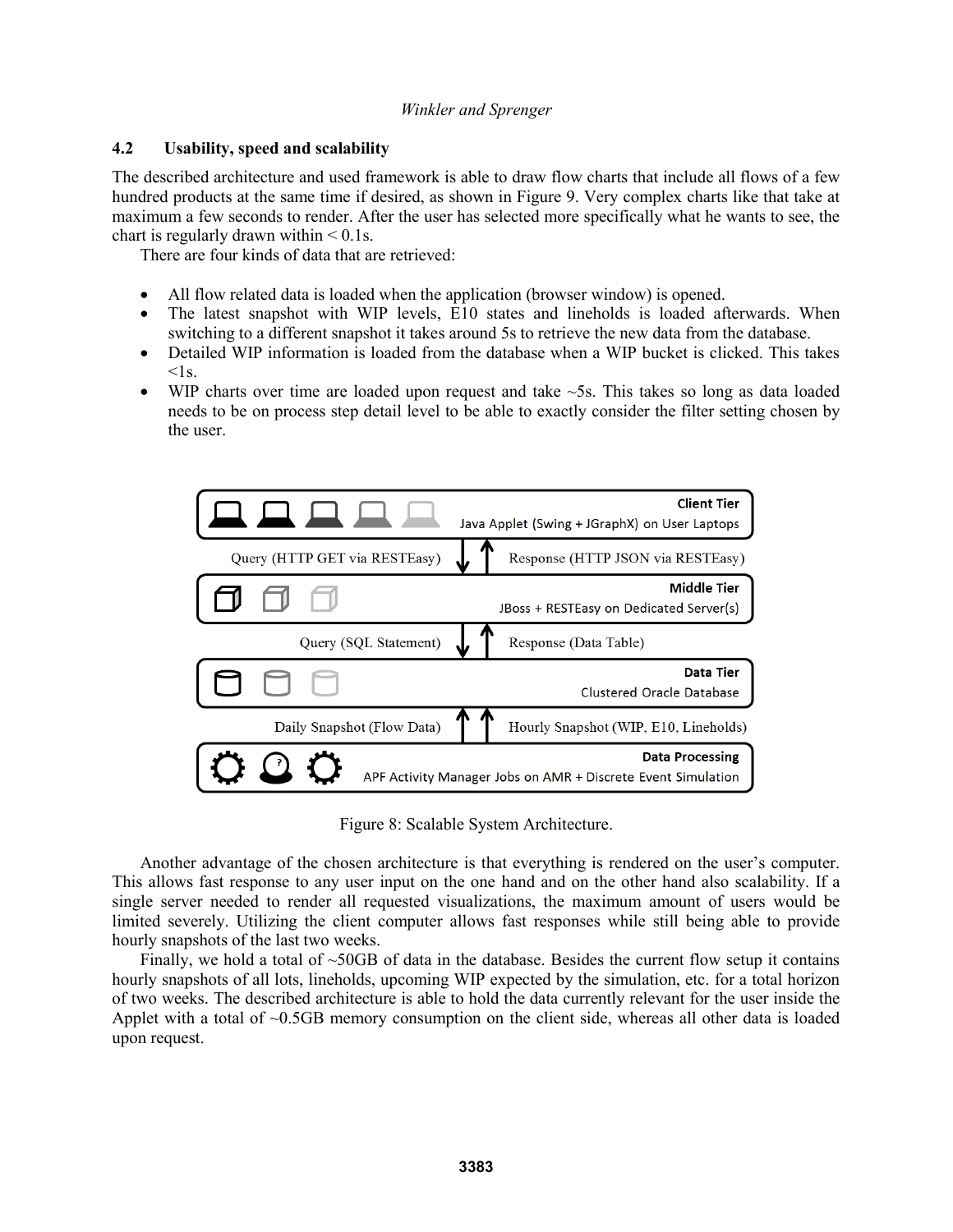

Figure 9: Complex graph of a many flows selected at the same time.

#### **5 SUMMARY AND OUTLOOK**

The described software enables the flow-related visualization of the shop floor. This enables the simulation expert to see the behaviour of the simulation model along the production flows and directly analyze the root cause for disturbances and WIP pile-up. Furthermore, it allows to analyze the situation in the fab as current state but also to analyze situations in the past.

The described architecture is suitable to handle a lot of data, even in a very complex foundry with hundreds of different products. Furthermore, it fulfills common requirements of a company's IT environment including user single sign-on and other security concerns.

One thing we are thinking about for the future is to extend the time slider to show the anticipated situation in the future based on the current state. This will allow a more detailed analysis of the simulation model (see Figure 10 in comparison to Figure 7).



Figure 10: Possible time slider extension to show simulated future situation.

In addition, we are thinking about direct simulation model modification through the user interface. If an obstacle like an inhibit is identified as not persisting any longer, it could be disabled and the change fed into the next simulation model run. The JBoss architecture allows to feed back data into a database and the simulation software could use it.

#### **REFERENCES**

- Bagga, J and A. Heinz. 2001. "JGraph A Java based System for Drawing Graphs and Running Graph Algorithms." In *Proceedings of the International Symposium on Graph drawing*, edited by P. Mutzel et al., 459-460. Heidelberg, Germany: Springer.
- Chen, T., Y. Wang, and H. Tsai. 2008. "Lot cycle time prediction in a ramping-up semiconductor manufacturing factory with a SOM–FBPN-ensemble approach with multiple buckets and partial normalization." In *Proceedings of The International Journal of Advanced Manufacturing Technology*, 42(11), edited by A. Y. C. Nee et al., 1206-1216.